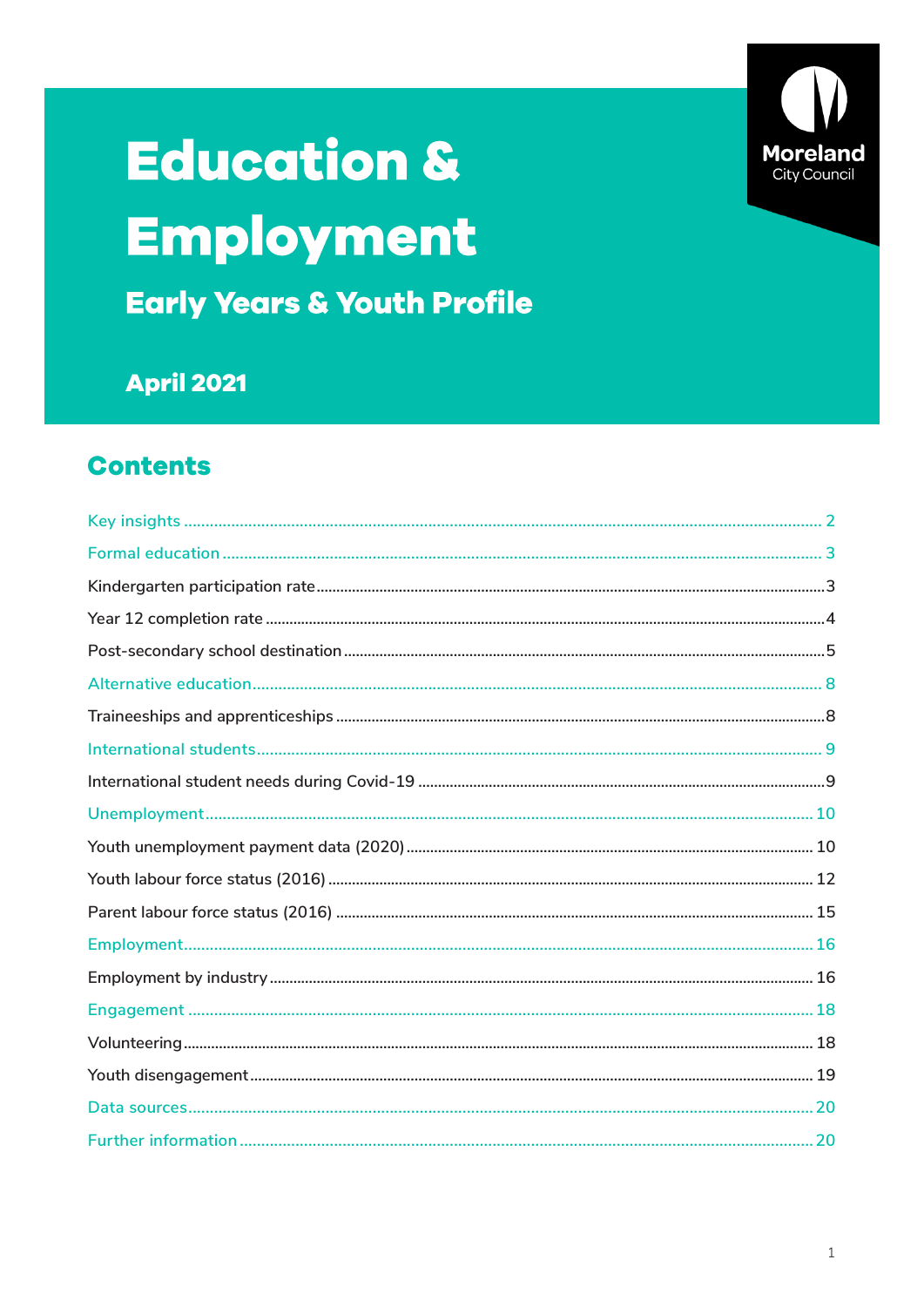# <span id="page-1-0"></span>**Key insights**

Moreland performs at or above the regional average for the following education and employment areas:

- Year 12 completion: 87.5% of young people aged 18-24 had completed Year 12 or equivalent in 2016. This is higher than the Greater Melbourne average (82.4%). Suburbs with the lowest Year 12 completion rate among 18-24-year-olds in 2016 were Hadfield (77%) and Fawkner (81%), which are both below the Greater Melbourne average.
- Further education or training: Four out of five (81%) secondary school graduates were pursuing further education or training in 2018. This was higher than the Victorian State average (75%). One in ten graduates were employed full or part-time, and 8% of graduates were looking for work.
- Labour force participation: Over one quarter (27.7%) of young people aged 12-24 in Moreland were not in the labour force in 2016. This is slightly lower than the Greater Melbourne average.
- Volunteering: One in five (20%) of young people aged 12-24 years were volunteers in 2016. This is approximately 3,600 volunteers and is consistent with the Greater Melbourne average (20%).

Moreland performs below the regional average for the following education and employment areas:

- Kindergarten participation rate: In 2019, the Kindergarten participation rate in Moreland was 89%, which is lower than the Victorian average of 92%. The Kindergarten participation rate in Moreland has fluctuated over the past three years but has remained below the State average
- Apprenticeships & traineeships: 5% of secondary school graduates in Moreland were completing an apprenticeship or traineeship in 2019. This is lower than the Victorian average (8%).
- Youth unemployment: Overall, 8% of young people aged 12-24 were unemployed in Moreland in 2016. This is slightly higher than the Greater Melbourne average (7%). A person is unemployed if they were not employed and were actively looking for full or part-time work at the time of the Population Census. Unemployment of young people was highest in Coburg North (9.2%), Fawkner (9.0%), and Coburg (8.4%). Note: this data does not capture underemployment, defined as persons who want and are available for more hours of work than they currently have.
- Youth disengagement: In Moreland, 8.1% of young people aged 15-24 are disengaged, which is slightly higher than the Greater Melbourne average (7.5%). This translates to 1,626 young people who are neither working nor studying.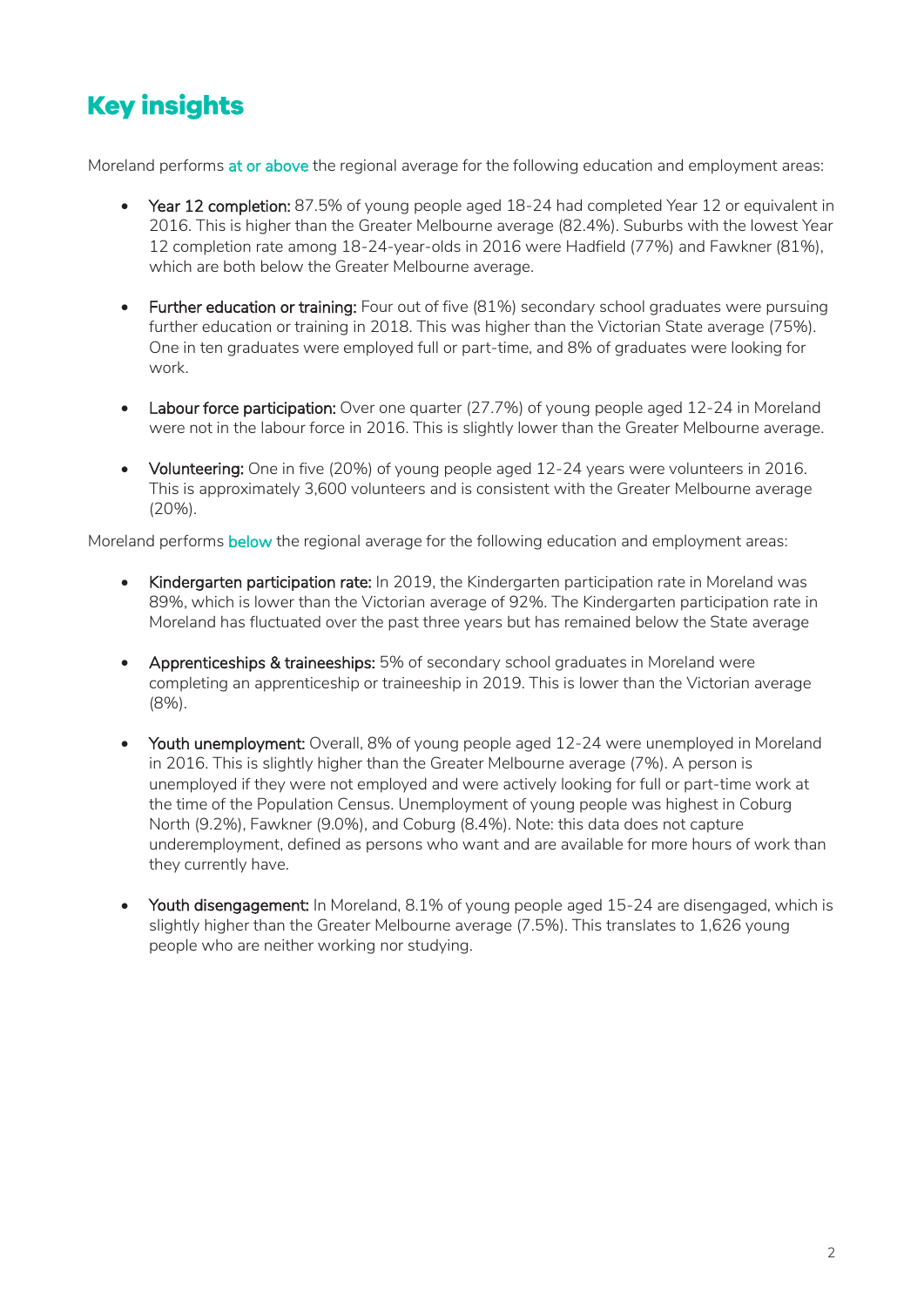# <span id="page-2-0"></span>**Formal education**

Formal education is the structured and systematic approach that is used in schooling. Participation and attainment in formal education is tied numerous positive outcomes including positive health outcomes, higher paying jobs, and strong relationship skills.

## <span id="page-2-1"></span>Kindergarten participation rate

In 2019, the Kindergarten participation rate in Moreland was 89%, which is lower than the Victorian average of 92%. The Kindergarten participation rate in Moreland has fluctuated over the past three years but has remained below the State average.

Note: Kindergarten participation rate counts Moreland residents who attend Moreland-based kindergarten. Data reported here is therefore likely an underrepresentation of the total percentage of children in Moreland attending kindergarten.

| Year | Kindergarten participation rate |                 |  |
|------|---------------------------------|-----------------|--|
|      | Moreland                        | <b>Victoria</b> |  |
| 2019 | 89%                             | 92%             |  |
| 2018 | 84%                             | 91%             |  |
| 2017 | 93%                             | 93%             |  |
| 2016 | 90%                             | 96%             |  |

Table. Kindergarten participation rate in Moreland and Victoria (2016-19)

Source: Department of Education and Training 2020

#### Kindergarten participation rate by year in Moreland and Victoria

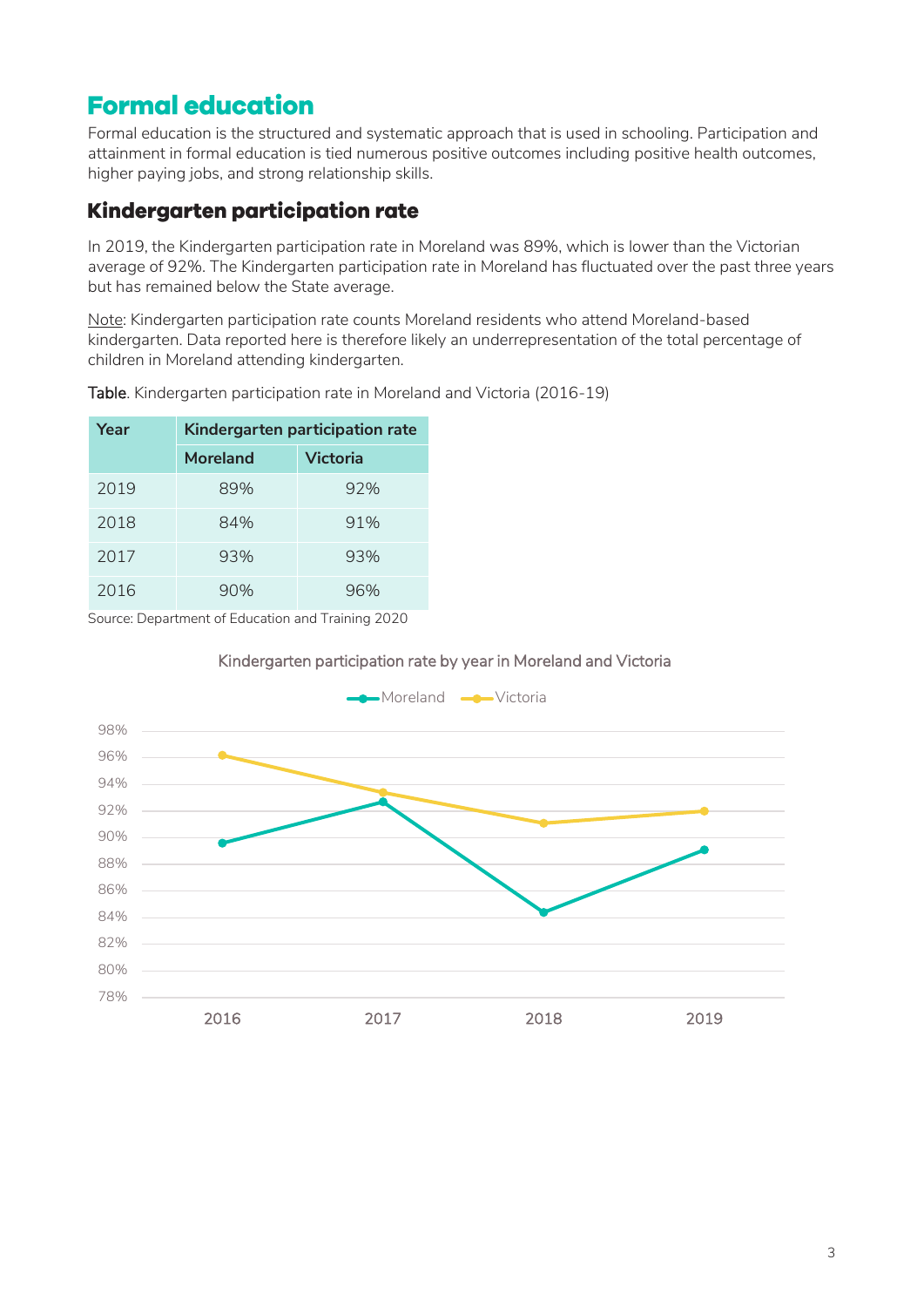## <span id="page-3-0"></span>**Year 12 completion rate**

Attainment of Year 12 or equivalent is a measure of the number and proportion of people who have attained Year 12 or equivalent qualification. According to the Australian Institute of Health and Welfare (2019), participation in secondary school often leads to higher personal earnings and improved health and wellbeing outcomes. Those who complete Year 12 are more likely to pursue further education and training and have a more successful transition into the workforce (ABS 2011). The Education Council also suggests that completion of Year 12 in Australia is more important than ever to be competitive in the future job market and gain full access to the economic, political, and social opportunities in the country $^{\text{\tiny 1}}$ .

In Moreland, just under nine in ten (88%) of young people aged 18-24 had completed Year 12 or equivalent in 2016. This is higher than the Greater Melbourne average (82%) and much higher than the overall population of Moreland (64%). A further 7% had completed Year 11 and 4% had completed Year 10. 2% of young people aged 18-24 only completed Year 9 or below, including approximately 40 individuals who did not go to school. Suburbs with the lowest Year 12 completion rate among 18-24 year-olds in 2016 were Hadfield (77%), Fawkner (81%), and Glenroy (83%).

#### **Overall Year 12 completion rate among 18-24-year-olds**

Table. Highest year of school completed among 18-24-year-olds in Moreland 2016

| <b>Highest year of school</b> | <b>Moreland</b> |         | <b>Greater Melbourne</b> |  |
|-------------------------------|-----------------|---------|--------------------------|--|
| completed                     | #               | %       | %                        |  |
| Year 12 or equivalent         | 13,184          | 87.5%   | 82.4%                    |  |
| Year 11 or equivalent         | 1,018           | 6.8%    | 9.5%                     |  |
| Year 10 or equivalent         | 608             | 4.0%    | 5.5%                     |  |
| Year 9 or equivalent          | 140             | $0.9\%$ | 1.4%                     |  |
| Year 8 or below               | 82              | 0.5%    | 0.7%                     |  |
| Did not go to school          | 40              | 0.3%    | 0.4%                     |  |

Note: "Not stated" has been excluded from results.

-

Source: Australian Bureau of Statistics Population Census 2016



# <span id="page-3-1"></span>Highest year of school completed among 18-24-year-olds in Moreland and

<sup>1</sup> Education Council 2020, 'Review of Senior Secondary Pathways into Work, Further Education and Training: Background Paper' *Education Council*, pp. 1-34.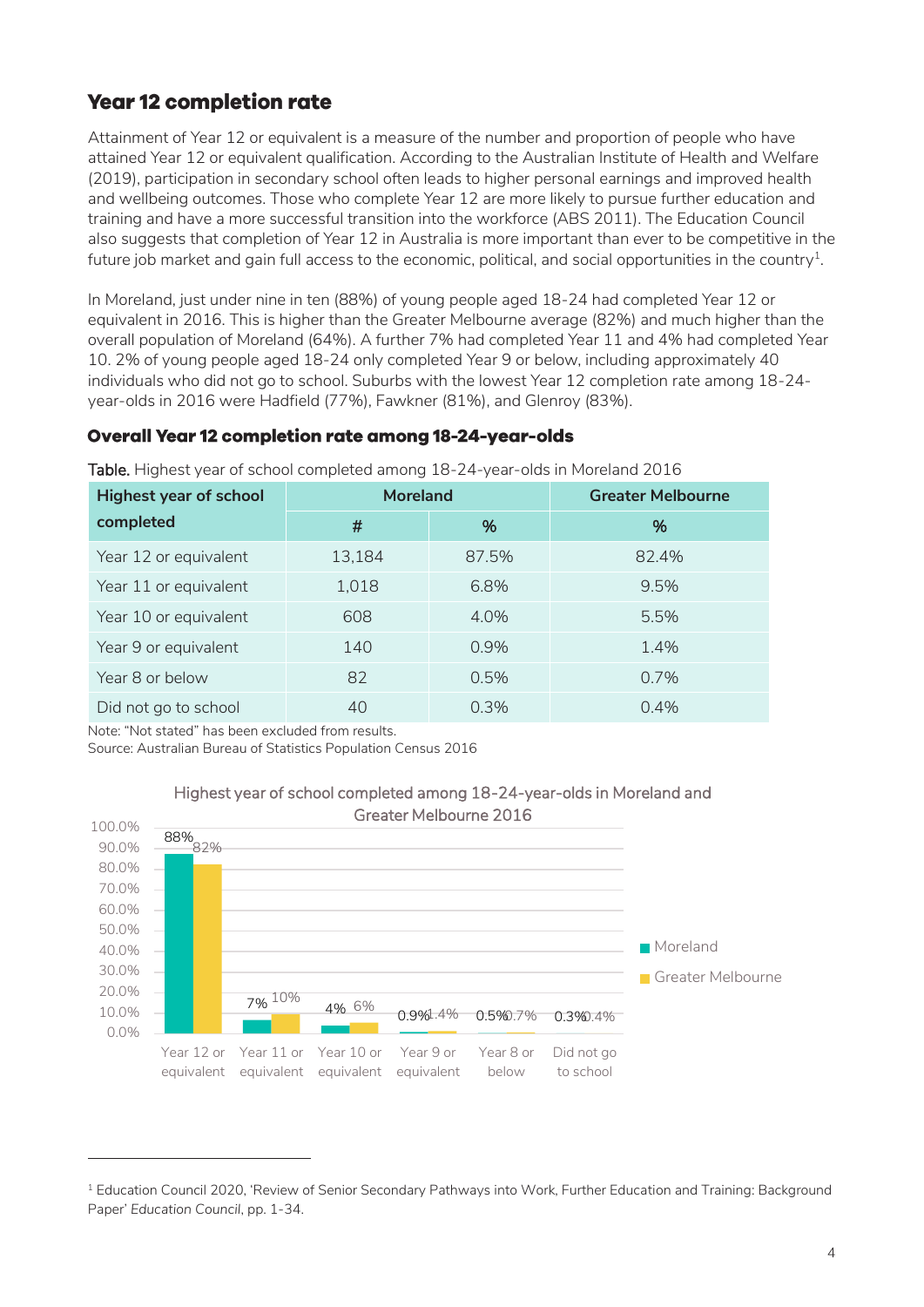## Year 12 completion rate among 18-24-year-olds by suburb

Table. Year 12 completion rate among 18-24-year-olds by suburb in 2016

| Suburb                | Year 12 completion (%) | Year 12 completion rate for young people |                                    |
|-----------------------|------------------------|------------------------------------------|------------------------------------|
| <b>Brunswick</b>      | 93.4%                  |                                          | aged 18-24 years by suburb in 2016 |
| <b>Brunswick East</b> | 92.2%                  | <b>Brunswick</b>                         | 93.4%                              |
| <b>Brunswick West</b> | 89.7%                  | <b>Brunswick East</b>                    | 92.2%                              |
| Coburg                | 88.2%                  | <b>Brunswick West</b>                    | 89.7%                              |
| Coburg North          | 86.6%                  | Coburg                                   | 88.2%                              |
| Fawkner               | 81.0%                  | Total                                    | 87.5%                              |
| Glenroy               | 83.0%                  | Pascoe Vale South                        | 86.7%                              |
| Gowanbrae             | 86.8%                  | Gowanbrae                                | 86.8%                              |
| Hadfield              | 76.9%                  | Coburg North                             | 86.6%                              |
| Oak Park              | 85.6%                  | Oak Park<br>Pascoe Vale                  | 85.6%                              |
| Pascoe Vale           | 84.4%                  | Glenroy                                  | 84.4%<br>83.0%                     |
| Pascoe Vale South     | 86.7%                  | Fawkner                                  | 81.0%                              |
| <b>Total</b>          | 87.5%                  | Hadfield                                 | 76.9%                              |
|                       |                        |                                          |                                    |

Note: "Not stated" has been excluded from results.

Source: Australian Bureau of Statistics Population Census 2016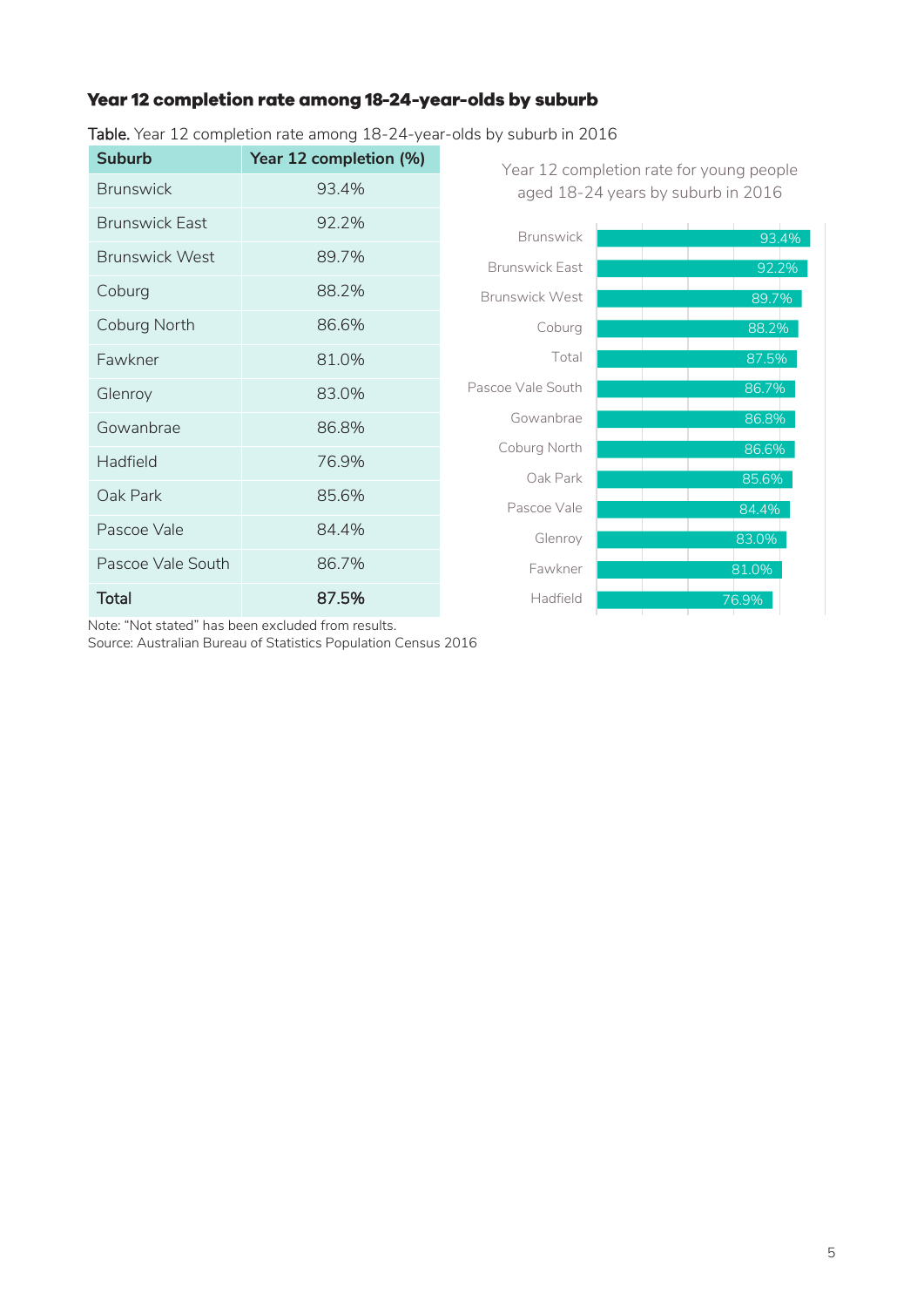## **Post-secondary school destination**

Young people face a significant choice in determining their path after completing secondary school. They are influenced by family, friends, and mentors, as well as family context, socioeconomic status, financial barriers, and numerous other factors<sup>2</sup>. The Education Council notes that young people must navigate an increasingly complex and dynamic working world when deciding on a post-secondary school destination as in-demand skills evolve with technology and social changes $^3$ .

#### **Overall post-secondary school destination**

Four out of five (81%) secondary school completers surveyed in the Department of Education and Training On Track Survey were pursuing further education or training in 2018. This was higher than the Victorian State average (75%). A further 11% of completers were employed full or part-time, and 8% of graduates were looking for work.

| Post-secondary school destination                  | <b>Moreland (Number)</b> | Moreland (%) | Victoria (%) |
|----------------------------------------------------|--------------------------|--------------|--------------|
| In further education or training                   | 245                      | 80.6%        | 75.2%        |
| Bachelor degree                                    | 181                      | 59.5%        | 54.1%        |
| Certificates/Diplomas                              | 49                       | 16.1%        | 12.8%        |
| Apprentice/Trainee                                 | 15                       | 4.9%         | 8.2%         |
| Not continuing in further education or<br>training | 59                       | 19.4%        | 24.8%        |
| Employed                                           | 33                       | 10.9%        | 19.7%        |
| Employed full-time                                 | 7                        | 2.3%         | 6.6%         |
| Employed part-time                                 | 26                       | 8.6%         | 13.1%        |
| Looking for work                                   | 24                       | 7.9%         | 4.4%         |
| Total respondents                                  | 304                      | 100%         | 100%         |

Table: Destinations of Year 12 or equivalent completers who exited school in 2018

Source: Department of Education and Training, On Track 2019 Survey Results

-

Proportion of people continuing in further education or training (On Track 2019 Survey)

| In further education or training<br>81% | Not continuing in<br>further education<br>or training<br>19% |
|-----------------------------------------|--------------------------------------------------------------|
|-----------------------------------------|--------------------------------------------------------------|

<sup>2</sup> Frigo, T, Bryce, J, Anderson, M & McKenzie, P 2007, 'Australian Young People, their families and post-school plans: a research review', *Australian Council for Educational Research*, pp. 1-38.

<sup>&</sup>lt;sup>3</sup> Education Council 2020, 'Review of Senior Secondary Pathways into Work, Further Education and Training: Background Paper' *Education Council*, pp. 1-34.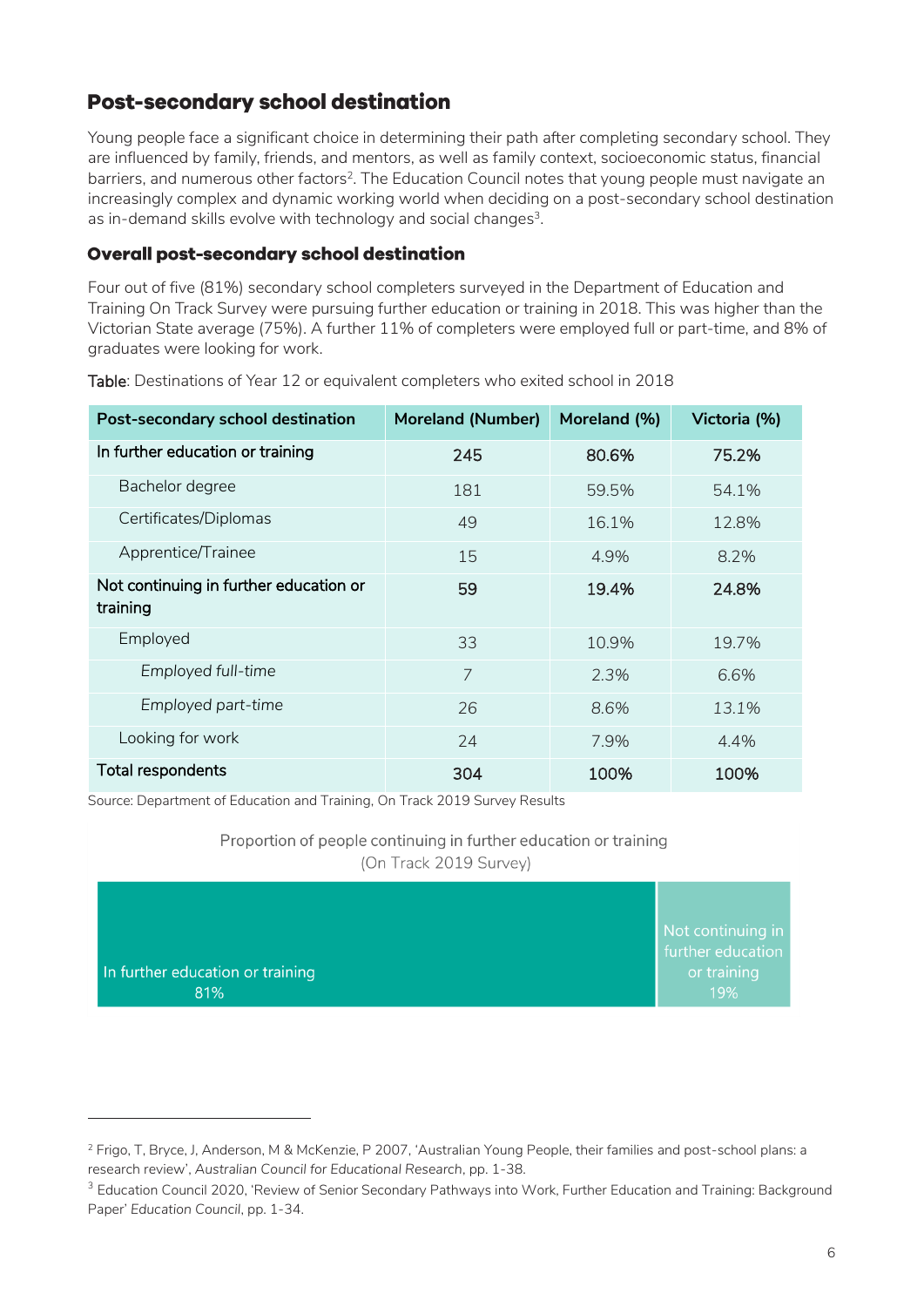### Post-secondary school destination by certificate and study strand

| Post-secondary school destination | <b>VCE (non-VET)</b> | <b>VCE VET</b> | <b>VCAL</b> |
|-----------------------------------|----------------------|----------------|-------------|
| Bachelor degree                   | 68.4%                | 43.8%          | np          |
| Certificates / Diplomas           | 11.1%                | 33.3%          | 31.8%       |
| Apprentice / Trainee              | $5.1\%$              | np             | np          |
| Employed                          | $0.4\%$              | np             | 31.8%       |
| Looking for work                  | 5.6%                 | $10.4\%$       | 27.3%       |

Table. Post-school destinations of Year 12 or equivalent completers by certificate and study strand

\*NP = Not published due to small number of respondents

Source: Department of Education and Training, On Track 2019 Survey Results

#### Post-secondary school destination by gender

A very similar proportion of female and male secondary school completers were continuing in further education in 2019 (81% of females, 80% of males). A slightly higher percentage of male completers were pursuing a Bachelor degree (59% of females, 62% of males), whereas a higher percentage of female completers were pursuing certificates or diplomas (18% of females, 12.1% of males).

Table: Destinations of Year 12 or equivalent completers who exited school in 2018 by gender

| Post-secondary school destination               | Female | Male    |
|-------------------------------------------------|--------|---------|
| In further education or training                | 80.9%  | 79.8%   |
| Bachelor degree                                 | 58.5%  | 61.6%   |
| Certificates/Diplomas                           | 18.0%  | 12.1%   |
| Apprentice/Trainee                              | 4.4%   | $6.1\%$ |
| Not continuing in further education or training | 18.5%  | 19.2%   |
| Employed                                        | 10.7%  | 11.1%   |
| Looking for work                                | 7.8%   | 8.1%    |
| Not in the labour force, employment or training | 0.5%   | 1.0%    |

Source: Department of Education and Training, On Track 2019 Survey Results

#### Destinations of Year 12 or equivalent completers by gender (2019)

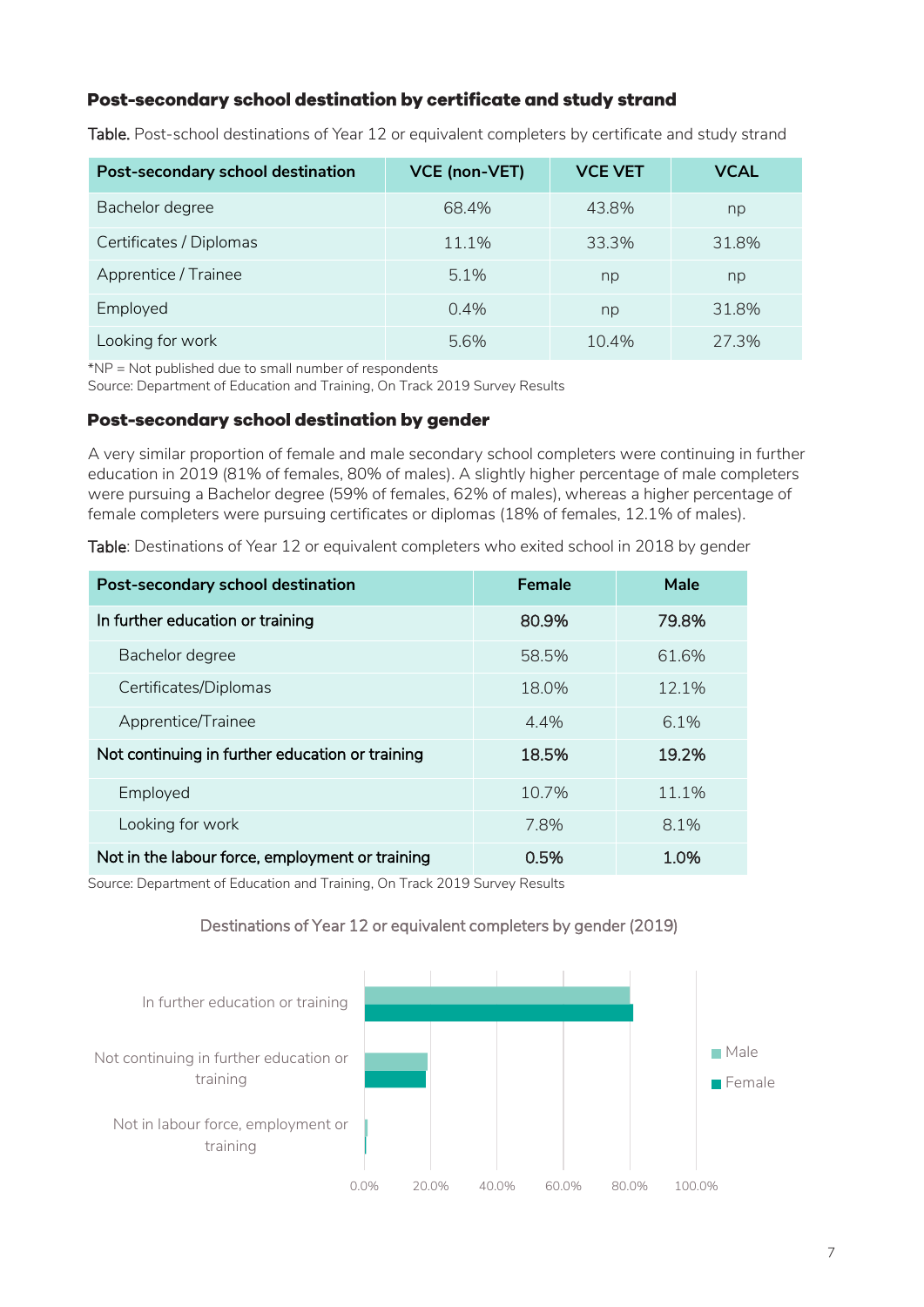# <span id="page-7-0"></span>**Alternative education**

## <span id="page-7-1"></span>**Traineeships and apprenticeships**

Traineeships and apprenticeships combine training, practical in-work learning, and a paid job. Traineeships provide training in a vocational area, whereas Apprenticeships provide training for a skilled trade.

In Moreland, 5% of secondary school completers in Moreland were completing an apprenticeship or traineeship in 2018. This is lower than the Victorian average (8%). Among male completers, four in five (83%) continued to pursue apprenticeships while one in five (17%) pursued traineeships. Among female completers, two thirds (67%) pursued traineeships and one third (33%) pursued apprenticeships.

Table. Proportion of Year 12 or equivalent completers in an apprenticeship or traineeship in 2019, by gender, Moreland and Victoria

| <b>Classification</b> | <b>Moreland</b> |        |       | Victoria |
|-----------------------|-----------------|--------|-------|----------|
|                       | Male            | Female | Male  | Female   |
| Apprenticeship        | 83.3%           | 33.3%  | 83.6% | 47.0%    |
| Traineeship           | 16.7%           | 66.7%  | 16.4% | 53.0%    |

Source: On Track Survey 2019







Source: On Track Survey 2019 Source: On Track Survey 2019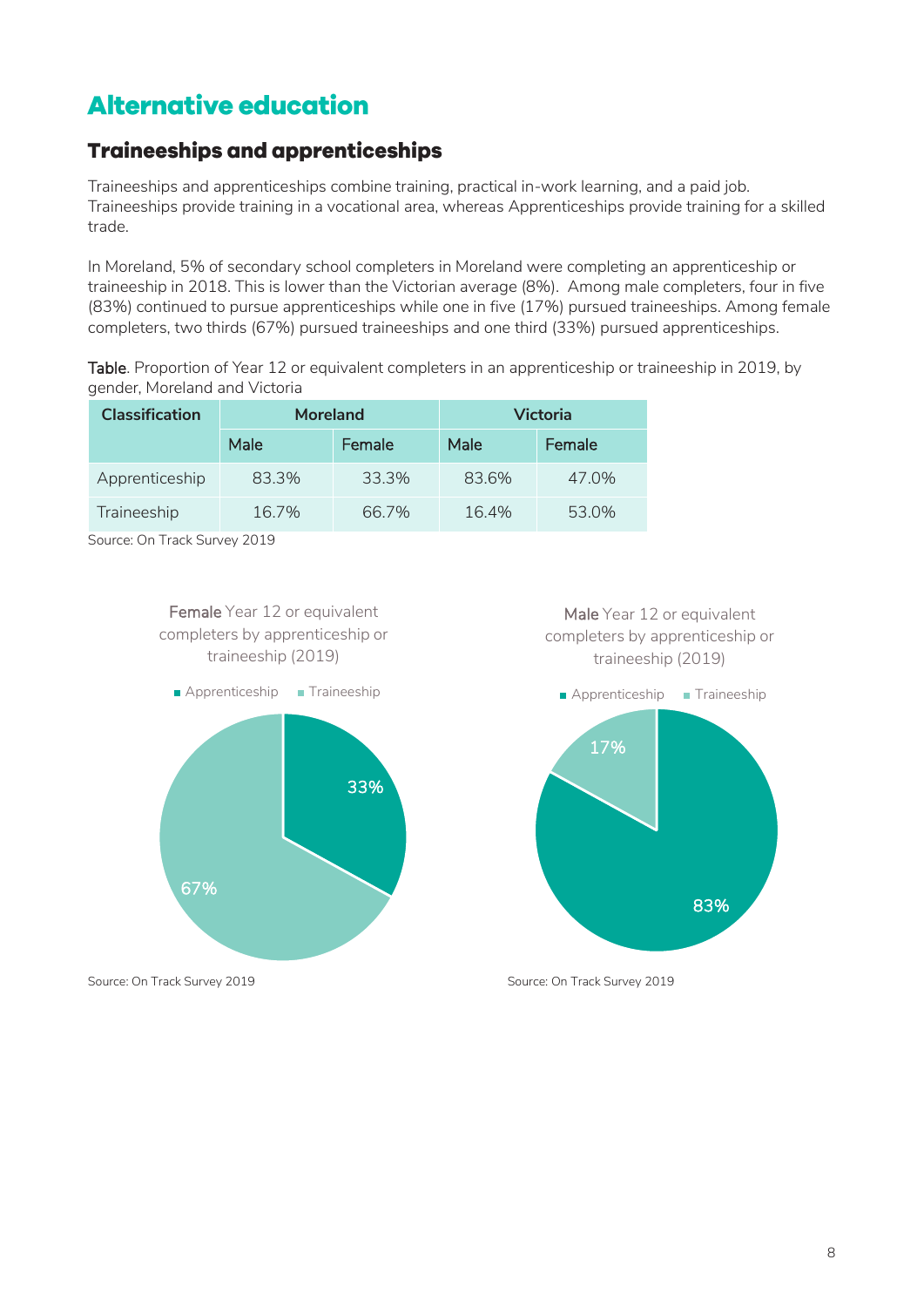## <span id="page-8-0"></span>**International students**

There is limited data available on international students in Moreland. There are no estimates for the number of international students in Moreland, and Moreland City Council does not have access to Student Visa data or international student data from universities.

## <span id="page-8-1"></span>**International student needs during Covid-19**

While we do not know how many international students live, study, and work in Moreland, data collected during the Covid-19 pandemic to understand community need indicates that international students in Moreland faced key challenges including food insecurity, safety concerns, and lack of clarity on where to go for help.

Table. Documented needs of international students in Moreland during the Covid-19 pandemic reported by community service providers (April – November 2020)

| Type of need reported          | <b>Number of reports</b> | Quotes from service providers:                                                                          |
|--------------------------------|--------------------------|---------------------------------------------------------------------------------------------------------|
| <b>Food Relief</b>             | 16                       | "Overseas students in Glenroy without any support are<br>struggling with food access and material aid." |
| Financial support              | 10                       | – CIS Moreland                                                                                          |
| Social isolation support       | $\overline{4}$           | "Some students worry there will be negative implications                                                |
| Information & advice           | $\overline{4}$           | on their visa applications in the future if they seek help or                                           |
| Housing                        | 3                        | emergency relief now."<br>Ethnic Communities Council of Victoria<br>$\overline{\phantom{a}}$            |
| <b>IT Support</b>              | 3                        |                                                                                                         |
| <b>Health &amp; Medication</b> | 3                        | "Have had international students apply for help - very<br>confused about where they can go for help."   |
| Education support              | 2                        | Salvation Army Asylum Seeker & Refugee<br>-<br>Service                                                  |
| Safety                         | $\mathcal{P}$            |                                                                                                         |

Source: Moreland City Council 2020



## International student needs Moreland during Covid-19

(April-November 2020)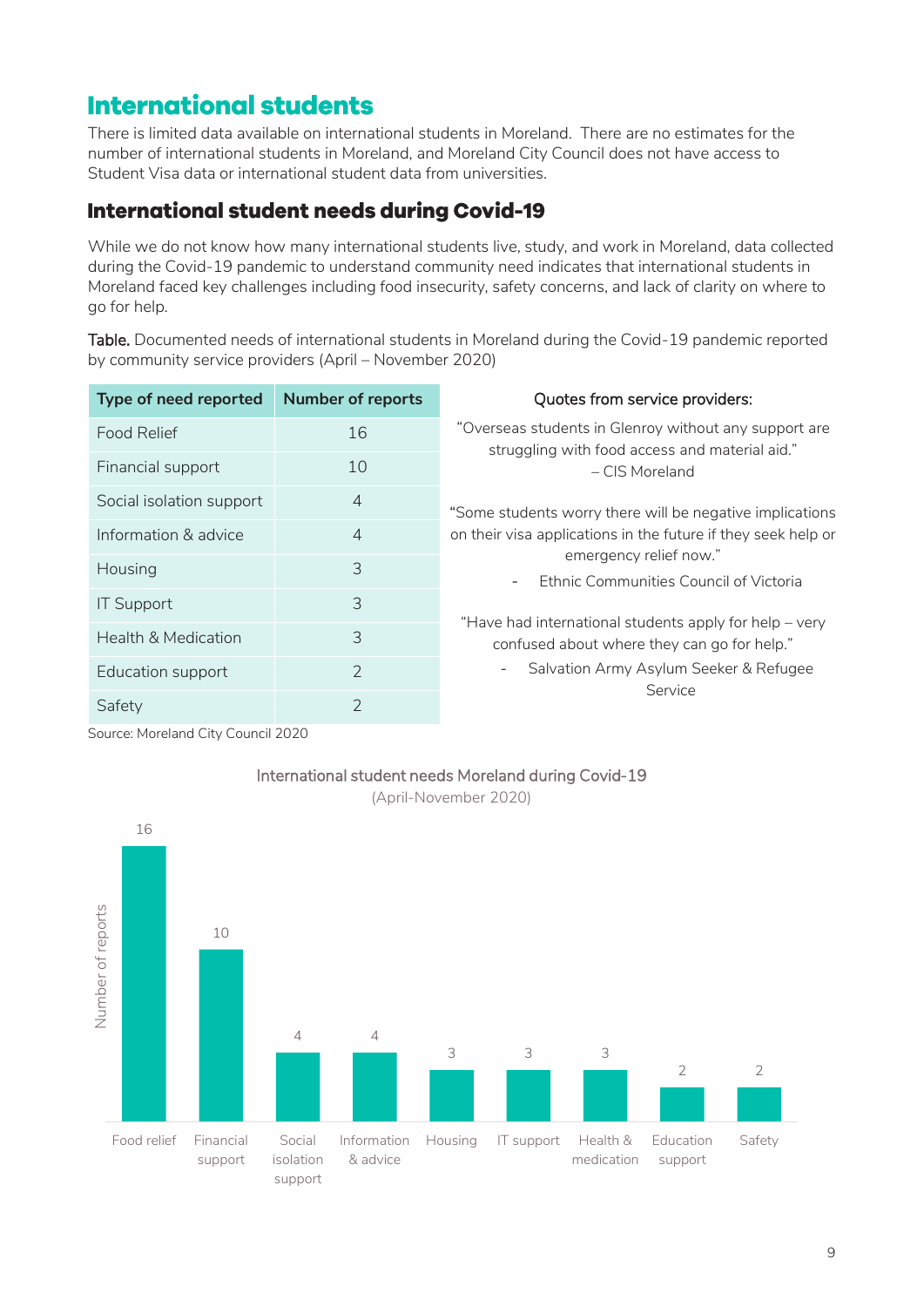# <span id="page-9-0"></span>**Unemployment**

## <span id="page-9-1"></span>**Youth unemployment payment data (2020)**

Youth allowance is an income support payment that provides financial assistance to young job seekers aged 16-21 who are looking to work or undertaking activities to improve their employment prospects (Other), and full-time students or Australian Apprentices aged 16-24 (Student & Apprentice). Youth allowance is typically not available to students who are studying full-time in secondary school and are under 18. Individuals receiving Youth Allowance as a job seeker must meet certain residency rules and an income test, along with either being unemployed or looking for work, or sick or injured and unable to work or study for a short period. Due to these criteria, the count of young people receiving unemployment payments is not equal to the total number of young people who are unemployed.

#### Overall youth unemployment payment data

In June 2020, 3,597 young people were receiving youth allowance payments. There was an increase of over one thousand people from March to June 2020, at the same time that the Covid-19 pandemic reached Australia. In this time period, the number of young people receiving Youth Allowance who were looking for work more than doubled from 308 in March 2020 to 810 in June 2020.

In June 2020, Coburg had the highest number of young people receiving Youth Allowance unemployment payments, followed by Glenroy (128) and Pascoe Vale (100). Suburbs with the highest proportion of young people receiving Youth Allowance unemployment payments were Hadfield (11.3%), Pascoe Vale South (11.2%), and Fawkner (8.9%).

| Year     | <b>Student &amp; Apprentice</b> | <b>Other</b> | <b>Total</b> |
|----------|---------------------------------|--------------|--------------|
| Mar 2019 | 2,264                           | 322          | 2,586        |
| Jun 2019 | 2,420                           | 288          | 2,708        |
| Sep 2019 | 2,581                           | 244          | 2,825        |
| Dec 2019 | 1,772                           | 309          | 2,081        |
| Mar 2020 | 2,190                           | 308          | 2,498        |
| Jun 2020 | 2,787                           | 810          | 3,597        |

Table. Youth allowance payment trends March 2019 to June 2020

Source: Department of Social Services 2020

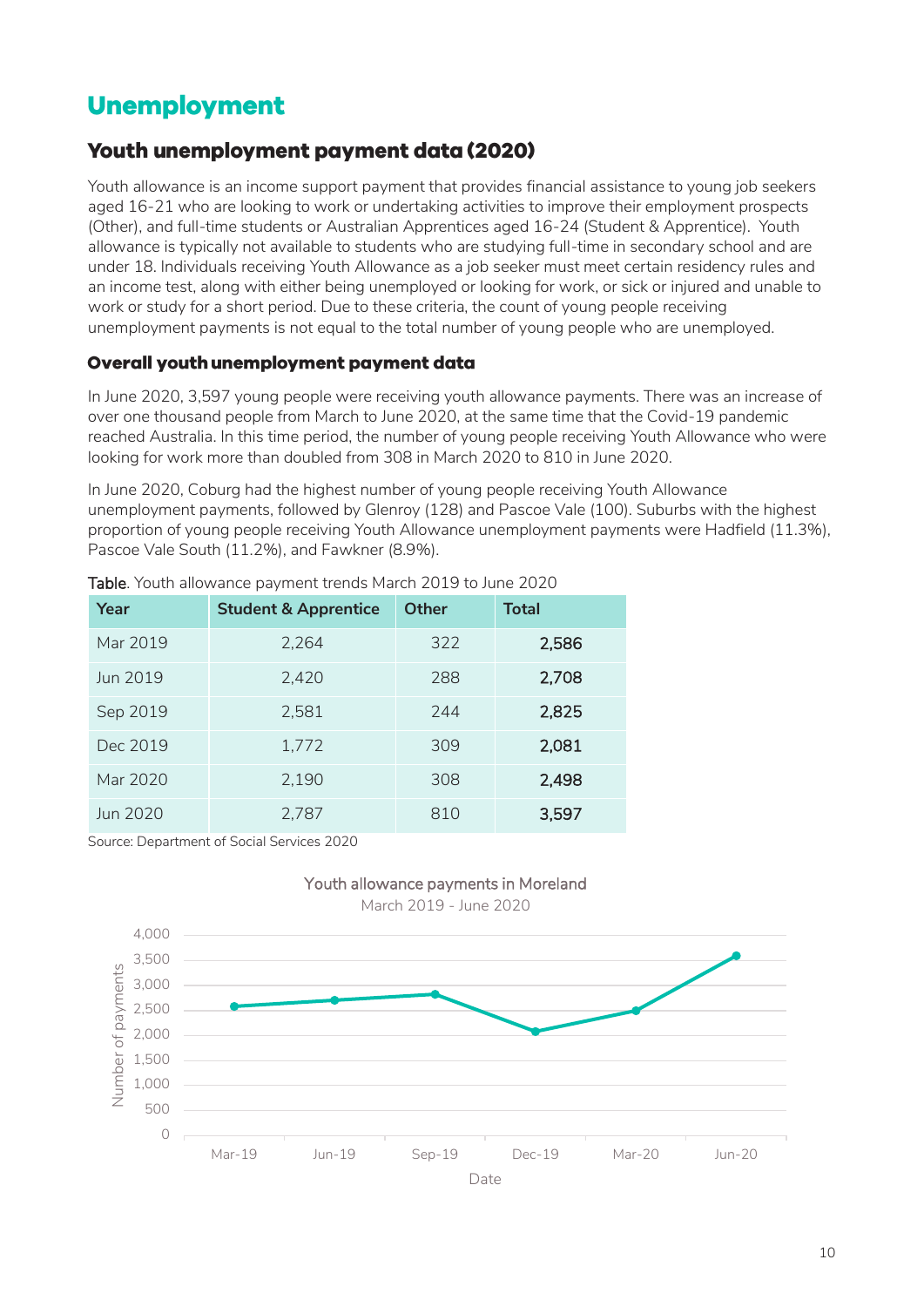## Youth unemployment payment data by suburb

| SA <sub>2</sub>        | <b>Youth Allowance</b><br>(Unemployed) | % of total population 16-21 years<br>(based on 2019 ERP) |
|------------------------|----------------------------------------|----------------------------------------------------------|
| <b>Brunswick</b>       | 91                                     | 6.0%                                                     |
| <b>Brunswick East</b>  | 53                                     | 7.2%                                                     |
| <b>Brunswick West</b>  | 72                                     | 8.1%                                                     |
| Coburg                 | 134                                    | 8.3%                                                     |
| Coburg North           | 38                                     | 7.7%                                                     |
| Fawkner                | 97                                     | 8.9%                                                     |
| Glenroy                | 128                                    | 8.2%                                                     |
| Gowanbrae              | 17                                     | 8.6%                                                     |
| Hadfield               | 43                                     | 11.3%                                                    |
| Pascoe Vale & Oak Park | 100                                    | 6.3%                                                     |
| Pascoe Vale South      | 34                                     | 11.2%                                                    |
| <b>Total</b>           | 807                                    | 7.3%                                                     |

Table. Youth allowance payments by Statistical Area 2 (June 2020)

Source: Department of Social Services 2020; Australian Bureau of Statistics Estimated Resident Population 2019



Youth allowance payments by SA2 (June 2020)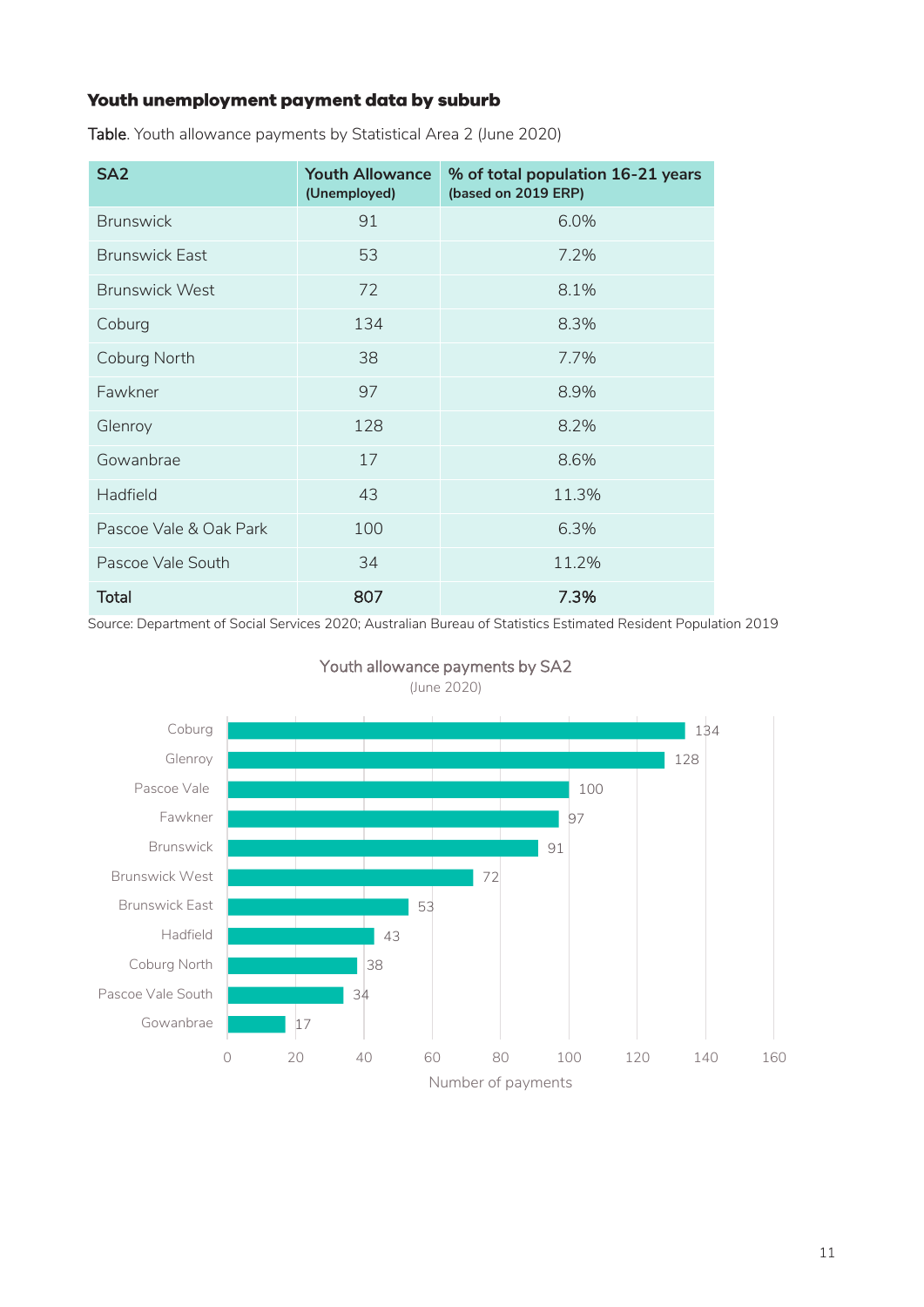## <span id="page-11-0"></span>**Youth labour force status (2016)**

Labour force status is an Australian Bureau of Statistics measure for all people aged 15 years and over that classifies people as employed, unemployed and looking for work, and not in the labour force. A person is unemployed if they were not employed and were actively looking for full or part-time work at the time of the Population Census. A person is **not in labour force** when they were neither employed nor unemployed at the time of the Population Census. For example, a person who is voluntarily inactive, attending an educational institution, or unable to work is considered not in labour force

#### Labour force status for young people aged 15+

Fewer than half (43%) of young people aged 15-24 years were employed either part-time or full-time in 2016. This figure looks quite different by age group; only 10% of young people aged 15-17 were employed in 2016 whereas nearly 60% of young people aged 18-24 were employed.

Overall, 8% of young people aged 15-24 were unemployed in Moreland in 2016. This is slightly higher than the Greater Melbourne average (7%). Unemployment was higher among 18-24-year-olds (10%) and lower among 15-17-year-olds (3.4%). Note: this data does not capture underemployment, defined as persons who want and are available for more hours of work than they currently have. Over one quarter (27.7%) of young people aged 15-24 in Moreland were not in the labour force in 2016. This is slightly lower than the Greater Melbourne average.

| <b>Employment status</b>   | <b>18-24 years</b><br><b>15-17 years</b> |       |          | <b>Total</b> |        |       |
|----------------------------|------------------------------------------|-------|----------|--------------|--------|-------|
|                            | #                                        | $\%$  | #        | $\%$         | #      | $\%$  |
| Employed                   | 740                                      | 9.7%  | 9,536    | 59.4%        | 10,329 | 43.0% |
| Full-time                  | 25                                       | 0.3%  | 3,411    | 21.3%        | 3,444  | 14.4% |
| Part-time                  | 715                                      | 8.9%  | 5,668    | 35.3%        | 6,383  | 26.5% |
| Away from work             | 43                                       | 0.5%  | 457      | 2.8%         | 502    | 2.1%  |
| Unemployed                 | 274                                      | 3.4%  | 1,635    | 10.2%        | 1,918  | 7.9%  |
| Looking for full-time work | 17                                       | 0.2%  | 614      | 3.8%         | 631    | 2.6%  |
| Looking for part-time work | 257                                      | 3.2%  | 1,021    | 6.4%         | 1,287  | 5.3%  |
| Not in the labour force    | 2,666                                    | 33.3% | 3,996    | 24.9%        | 6,664  | 27.7% |
| Not applicable             | 4,088                                    | 51%   | $\Omega$ | 0.0%         | 4,088  | 21.5% |

Table. Employment status of young people aged 15-24

Source: Australian Bureau of Statistics Population Census 2016

Table. Employment status of young people in Moreland and Greater Melbourne

| <b>Employment</b><br>status | <b>Moreland</b> | Greater<br>Melbourne |
|-----------------------------|-----------------|----------------------|
| Employed                    | 43%             | 39%                  |
| Unemployed                  | 8%              | 7%                   |
| Not in Labour<br>Force      | 28%             | 30%                  |

Source: Australian Bureau of Statistics Population Census 2016

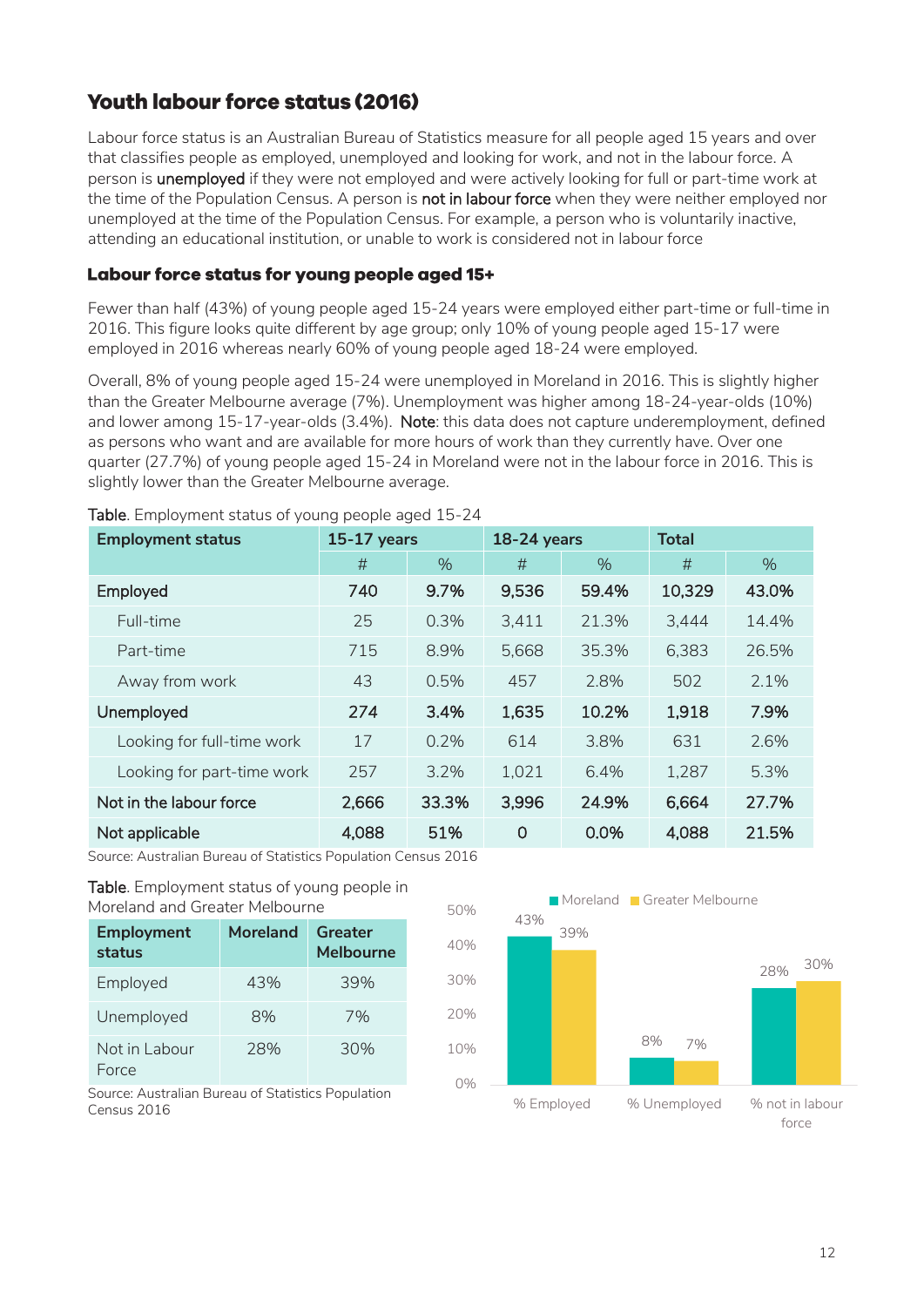### **Unemployment by suburb**

Unemployment of young people in 2016 was highest in Coburg North (9.2%), Fawkner (9.0%), and Coburg (8.4%).



Table. Unemployment of young people by suburb in 2016

Source: Australian Bureau of Statistics Population Census 2016

#### Hours worked by young people

Of young people aged 15-24 years who were employed in 2016, one third (33%) worked between 1-15 hours in the week prior to the ABS Population Census. A further 20% worked between 16-24 hours. 21% of young people were working 40+ hours.

Table. Hours worked in the week prior to the 2016 Population Census

| <b>Hours</b>    | #     | %     |
|-----------------|-------|-------|
| None            | 240   | 24%   |
| $1 - 15$ hours  | 3,336 | 33.2% |
| $16-24$ hours   | 1,975 | 19.6% |
| 25-34 hours     | 1,078 | 10.7% |
| 35-39 hours     | 1,356 | 13.5% |
| $40$ hours      | 1,184 | 11.8% |
| $41 - 48$ hours | 508   | 5.1%  |
| $49+$ hours     | 394   | 3.9%  |



hours hours hours hours hours

hours

Source: Australian Bureau of Statistics Population Census 2016

hours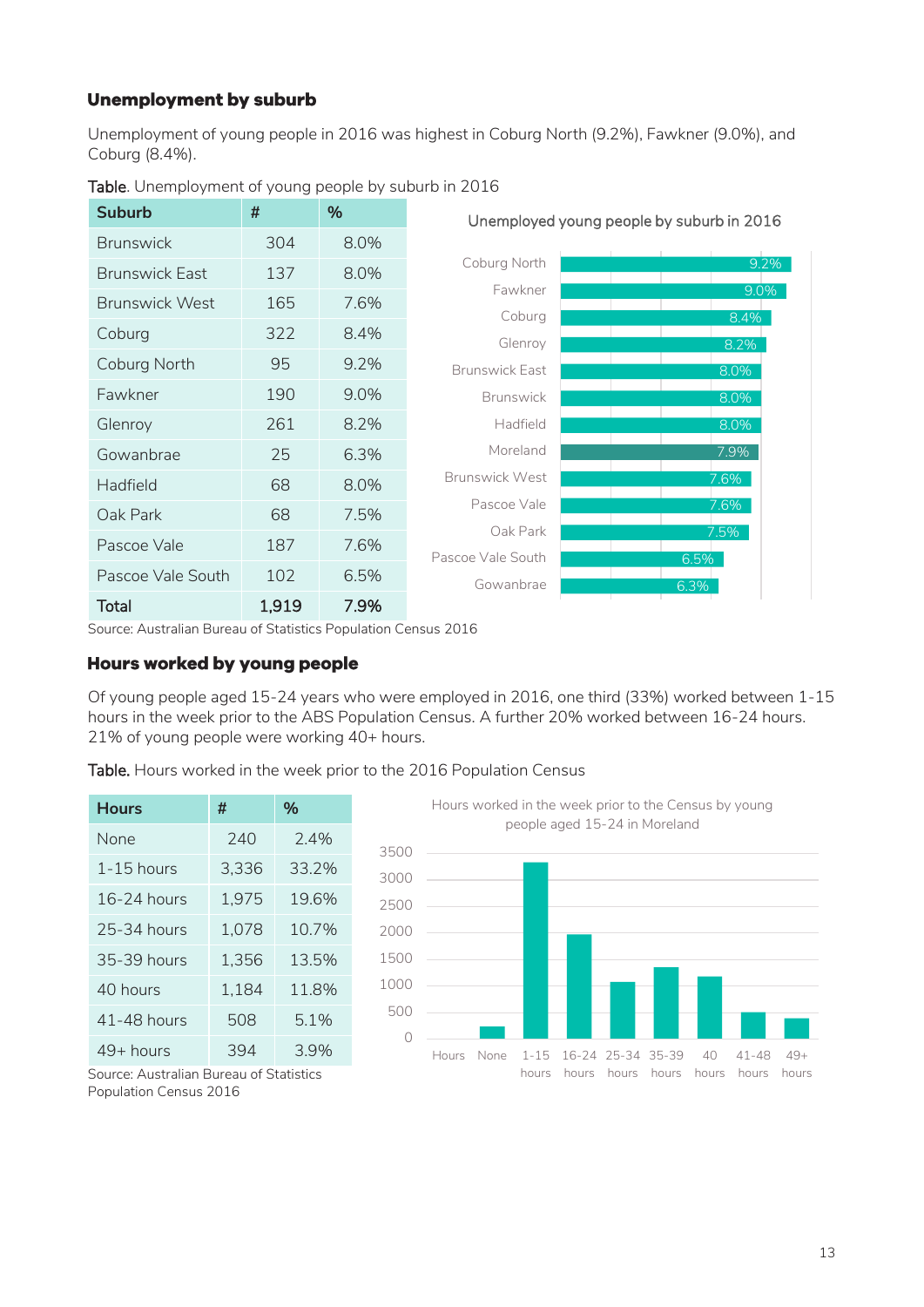### A note on underemployment

Underemployed is defined as "Employed persons aged 15 years and over who want, and are available for, more hours of work than they currently have" 4 . These include individuals who are employed parttime but want to work more hours and are available to start work with more hours (either in the reference week or in the four weeks subsequent to the survey.) Alternatively, this includes individuals who are employed full-time and worked part-time hours in the reference week for economic reasons (such as being stood down or insufficient work being available). It is assumed that these persons wanted to work full-time in the reference week and would have been available to do  $\mathsf{so}^4$ .

In April 2020 after the start of the Covid-19 pandemic, more than 20% of Australians aged 15-24 were underemployed, meaning they were working fewer hours than they would like to<sup>5</sup>. According to the Grattan Institute, underemployment was higher among young people in Australia than the overall working population even before the pandemic.

-

<sup>4</sup> Australian Bureau of Statistics 2016 Population Census

<sup>5</sup> Wood, D & Emslie, O 2020, 'Young Australians need special care through the COVID crisis', *Grattan Institute*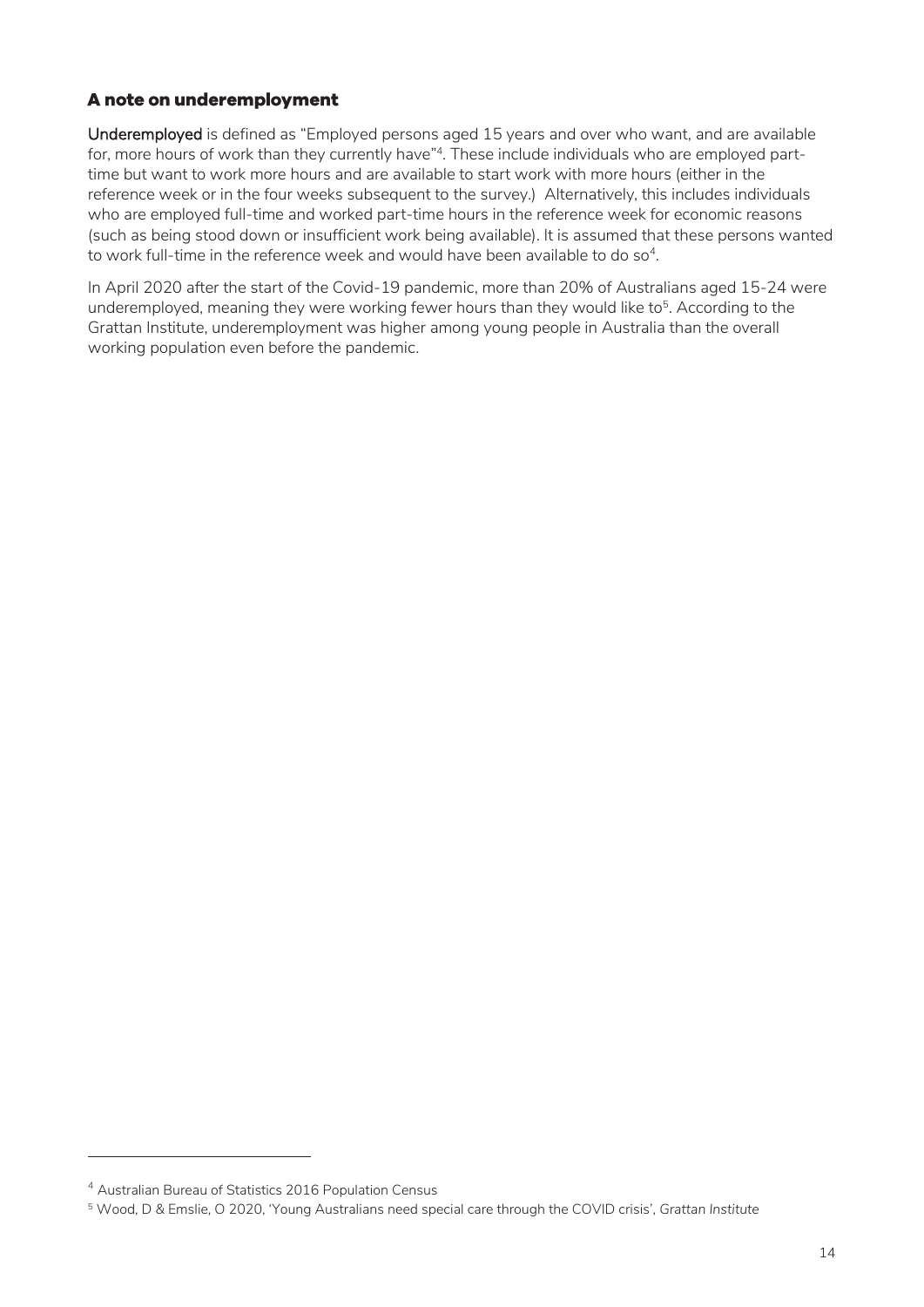## <span id="page-14-0"></span>**Parent labour force status (2016)**

The employment status of parents has many impacts on the lives of their children, including their health and wellbeing and educational attainment. Parental unemployment may lead to poor performance at school, higher risk of grade repetition and lower school completion<sup>6</sup>. Children whose parents are experiencing employment stress are also at higher risk for negative health outcomes<sup>7</sup>.

### Labour force status for parents of children under 15 years

70% of families with children under 15 years have at least one parent employed. This is consistent with the Greater Melbourne average (71%). 4.3% of families with children under 15 years have at least one parent who is unemployed, and one quarter (25%) have at least one parent who is not in the labour force. These figures are likewise consistent with the Greater Melbourne averages.

| <b>Family type</b>                            | <b>Labour force status</b> | <b>Total</b> | Percentage |
|-----------------------------------------------|----------------------------|--------------|------------|
| Couple family with<br>children under 15 years | Employed                   | 20,146       | 72.7%      |
|                                               | Unemployed                 | 1,111        | 4.0%       |
|                                               | Not in labour force        | 6,442        | 23.3%      |
|                                               | Total                      | 27,700       | 100%       |
| Single parent family                          | Employed                   | 1,582        | 53.5%      |
| with children under 15<br>years               | Unemployed                 | 219          | 7.4%       |
|                                               | Not in labour force        | 1,160        | 39.2%      |
|                                               | <b>Total</b>               | 2,959        | 100%       |
| Total families with                           | Employed                   | 21,725       | 70.1%      |
| children under 15 years                       | Unemployed                 | 1,328        | 4.3%       |
|                                               | Not in labour force        | 7,605        | 25%        |
|                                               | <b>Total</b>               | 30,656       | 100%       |

Table. Labour force status of couple and single parent families with children under 15 years

Source: Australian Bureau of Statistics Population Census 2016

Table. Labour force status of families with children under 15 years in Moreland and Greater Melbourne

| <b>Labour force</b> | <b>Moreland</b> | Greater       | 8                             |
|---------------------|-----------------|---------------|-------------------------------|
| status              | (%)             | Melbourne (%) | 7                             |
| Employed            | 70.1%           | 70.8%         | 6<br>5                        |
| Unemployed          | 4.3%            | 4.5%          | $\overline{\mathcal{A}}$<br>3 |
| Not in labour force | 25%             | 24.7%         | $\overline{2}$<br>1           |
| Total               | 100%            | 100%          |                               |



Source: Australian Bureau of Statistics Population Census 2016

-

<sup>6</sup> Mooi-Reci, I & Bakker, B 2015, 'Parental Unemployment: How Much and When Does it Matter for Children's Educational Attainment?', *ARC Centre of Excellence for Children and Families over the Life Course*, pp. 1-40.

<sup>7</sup> Noble, K, Hurley, P & Macklin, S 2020, 'Covid-19, employment stress and student vulnerability in Australia', *Mitchell Institute for Education and Health Policy*, Victoria University.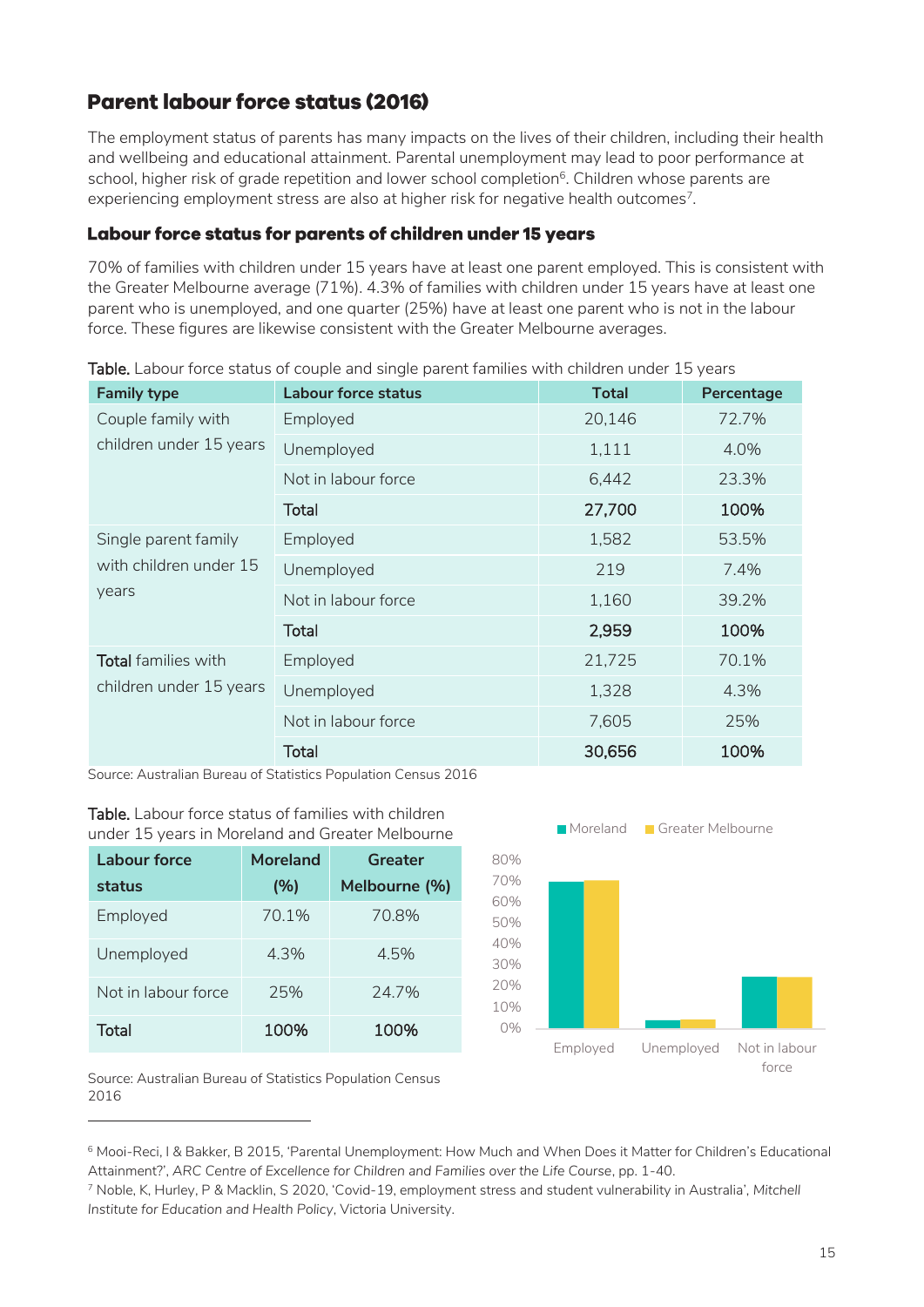# <span id="page-15-0"></span>**Employment**

## <span id="page-15-1"></span>**Employment by industry**

## Top industries of employment

Overall, the most common industries of employment for young people aged 18-24 in Moreland in 2016 were Accommodation & Food Services (21.6%) and Retail Trade (21.5%).

When broken down by gender, the most common industries of employment for young men aged 18-24 in 2016 were Accommodation and Food Services (20.5%), followed by Retail Trade (16.3%) and Construction (12.6%). For young women aged 18-24 who were employed in 2016, the most common industry of employment was Retail Trade (25.2%), followed by Accommodation and Food Services (21.4%), and Health Care and Social Assistance (12.2%).

| <b>Top industries</b>                         | #     | %     |
|-----------------------------------------------|-------|-------|
| <b>Accommodation &amp; Food Services</b>      | 1,959 | 21.6% |
| Retail Trade                                  | 1,953 | 21.5% |
| Health Care & Social Assistance               | 702   | 7.7%  |
| Construction                                  | 624   | 6.9%  |
| <b>Education and Training</b>                 | 614   | 6.8%  |
| Professional, Scientific & Technical Services | 606   | 6.7%  |
| Arts and Recreation Services                  | 418   | 4.6%  |
| Administrative & Support Services             | 355   | 3.9%  |
| Other services                                | 304   | 3.4%  |
| Manufacturing                                 | 273   | 3.0%  |

Table. Top 10 industries of employment for individuals aged 18-24 in Moreland

Source: Australian Bureau of Statistics Population Census 2016

#### Top industries of employment for individuals aged 18-24 in Moreland

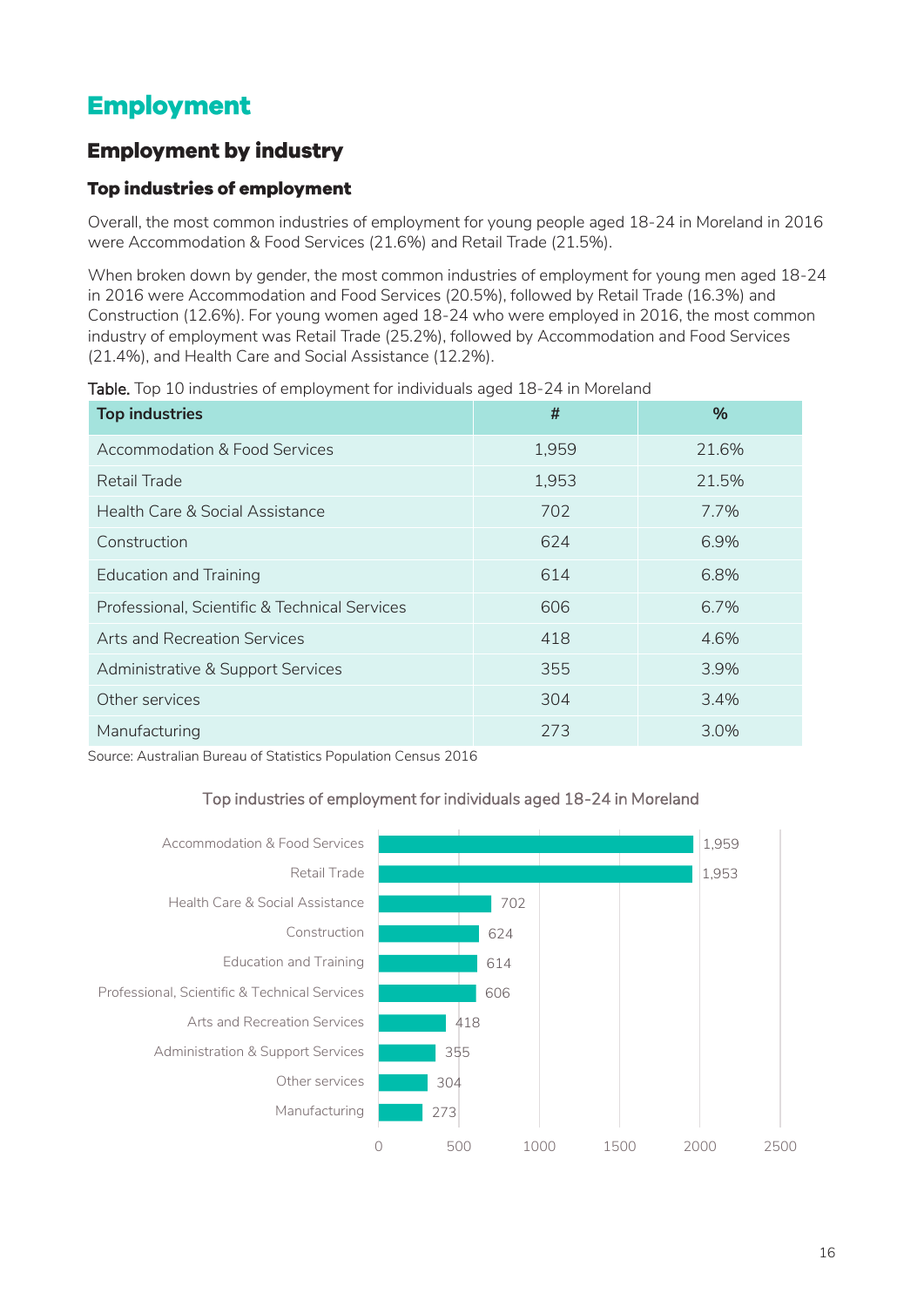## Top industries of employment by gender

| <b>Top male industries</b>                              | #   | $\%$  |
|---------------------------------------------------------|-----|-------|
| Accommodation & Food<br>Services                        | 944 | 20.5% |
| Retail Trade                                            | 750 | 16.3% |
| Construction                                            | 578 | 12.6% |
| Professional, Scientific &<br><b>Technical Services</b> | 311 | 6.8%  |
| <b>Education and Training</b>                           | 221 | 48%   |

Table. Top 10 industries of employment for male individuals aged 18-24 in Moreland

| *Excludes 'Not Applicable' and 'Not Stated'. |  |
|----------------------------------------------|--|
|----------------------------------------------|--|

Source: Australian Bureau of Statistics Population Census 2016





944

750

578

307

& Technical Services

Accommodation & Food Services

Retail Trade

Construction

Table. Top 10 industries of employment for female individuals aged 18-24 in Moreland

\*Excludes 'Not Applicable' and 'Not Stated'.

Source: Australian Bureau of Statistics Population Census 2016

## A note on casual employment

**Services** 

-

Technical Services

According to the ABS, casual workers are often thought of as those employees who are not entitled to paid holiday or sick leave, who have no expectation of ongoing employment and for whom each engagement with their employer constitutes a separate contract of employment.<sup>8</sup> There is no data available on casual employment rates for young people in Moreland. However, according to the Parliament of Australia, Retail trade and Accommodation & food services account for a large proportion of all casual workers and are also the most common industries of employment for young people in Moreland. At the national level, young people accounted for 46% of short-term casual employees in August 2019 which compares with their 17.4% share of all employees $^{\rm 9}$ .

In the early COVID-19 period, casual workers accounted for around two-thirds of people who lost a job between March and May 2020<sup>10</sup>.

<sup>8</sup> Australian Bureau of Statistics (ABS) 1999, Special article – Casual employment

<sup>9</sup> Parliament of Australia 2020, COVID-19: Impacts on casual workers in Australia – a statistical snapshot

<sup>&</sup>lt;sup>10</sup> Australian Bureau of Statistics (ABS) 2020, Insights into casual employment, occupation and industry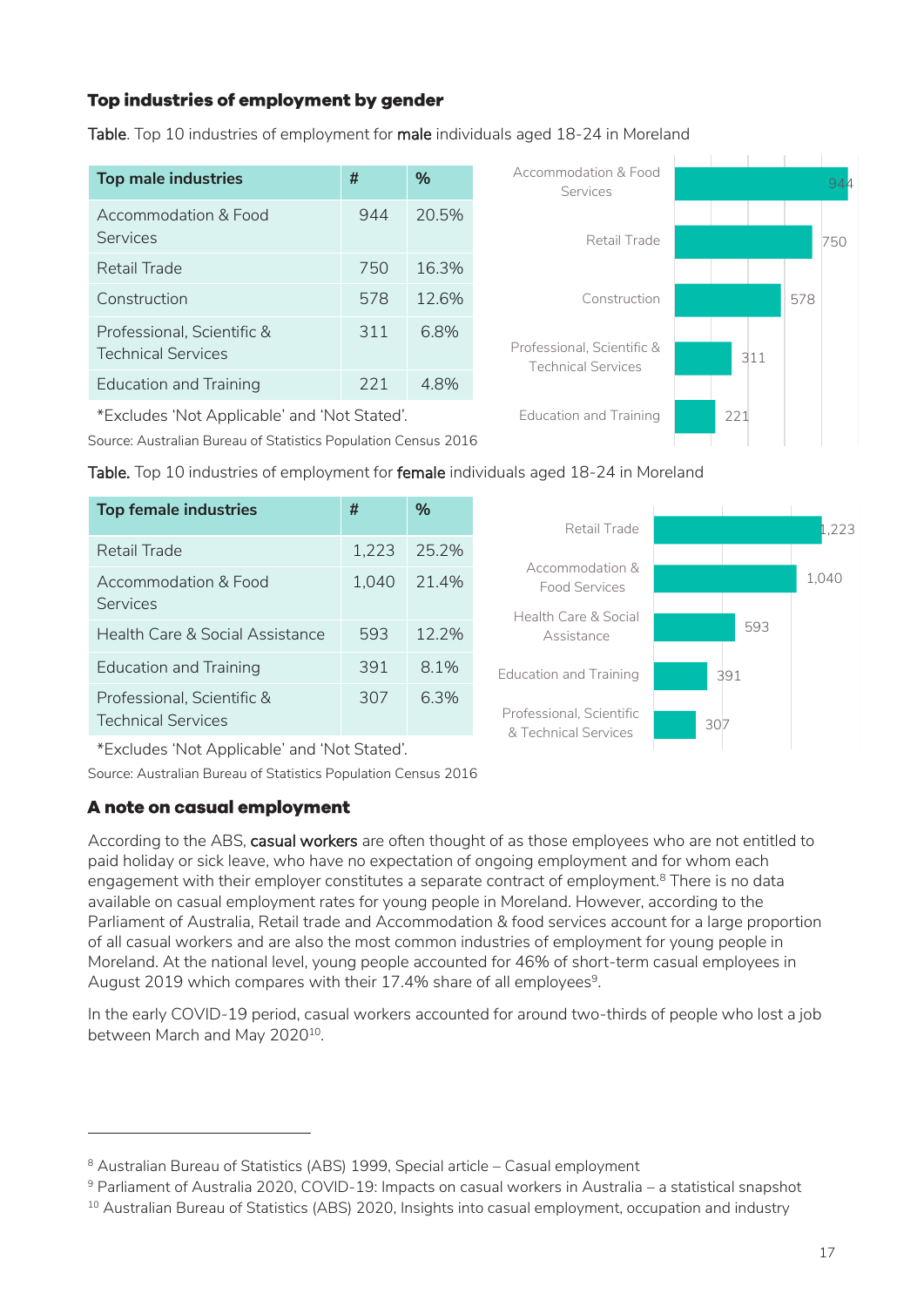## <span id="page-17-0"></span>**Engagement**

## <span id="page-17-1"></span>**Volunteering**

Volunteering is an important way for young people to participate and engage in their communities. Youth volunteering is tied to increased social and political awareness among young people, the development of civic and social skills, gains in self-esteem, and higher academic performance<sup>11</sup> . One in five (20%) of young people aged 12-24 years were volunteers in 2016. This is approximately 3,600 volunteers and is consistent with the Greater Melbourne average (20%). Suburbs with the highest proportion of young people volunteers in 2016 were Brunswick (26%), Brunswick West (25%), and Brunswick East (24%).

| <b>Table.</b> Volunteers by age group                          |                                        |       |  |  |
|----------------------------------------------------------------|----------------------------------------|-------|--|--|
| Age                                                            | <b>Volunteers</b><br><b>Volunteers</b> |       |  |  |
| $12-17$ years                                                  | 614                                    | 17.3% |  |  |
| $18-24$ years                                                  | 3,037                                  | 20.3% |  |  |
| 3,646<br><b>Total</b><br>19.7%                                 |                                        |       |  |  |
| Source: Australian Bureau of Statistics Population Census 2016 |                                        |       |  |  |

Table. Volunteers by gender

| <b>TUDIOI</b> TOIGHTCOCIO NY GOTTOCH |                   |                 |  |  |
|--------------------------------------|-------------------|-----------------|--|--|
| Gender                               | <b>Volunteers</b> | % of volunteers |  |  |
| Female                               | 2.163             | 59.8%           |  |  |
| Male                                 | 1.453             | 40.2%           |  |  |

Source: Australian Bureau of Statistics Population Census 2016

#### Table. Volunteers aged 12-24 by suburb

| <b>Suburb</b>            | <b>Volunteers</b> | % of population |
|--------------------------|-------------------|-----------------|
| <b>Brunswick</b>         | 834               | 26.1%           |
| <b>Brunswick East</b>    | 345               | 24.3%           |
| <b>Brunswick West</b>    | 431               | 25.1%           |
| Coburg                   | 628               | 21.3%           |
| Coburg North             | 121               | 16.4%           |
| Fawkner                  | 174               | 11.1%           |
| Glenroy                  | 352               | 14.3%           |
| Gowanbrae                | 55                | 21.6%           |
| Hadfield                 | 48                | 8.0%            |
| Oak Park                 | 119               | 17.6%           |
| Pascoe Vale              | 317               | 18.0%           |
| Pascoe Vale South        | 194               | 17.3%           |
| Moreland                 | 3,646             | 19.7%           |
| <b>Greater Melbourne</b> |                   | 19.7%           |

#### Young people who volunteer



Volunteers aged 12-24 by suburb



Source: Australian Bureau of Statistics Population Census 2016

-

<sup>11</sup> Kim, J & Morgul, K 2017, 'Long-term consequences of youth volunteering: Voluntary versus involuntary service', *Social Science Research*, vol. 67, pp. 160-175.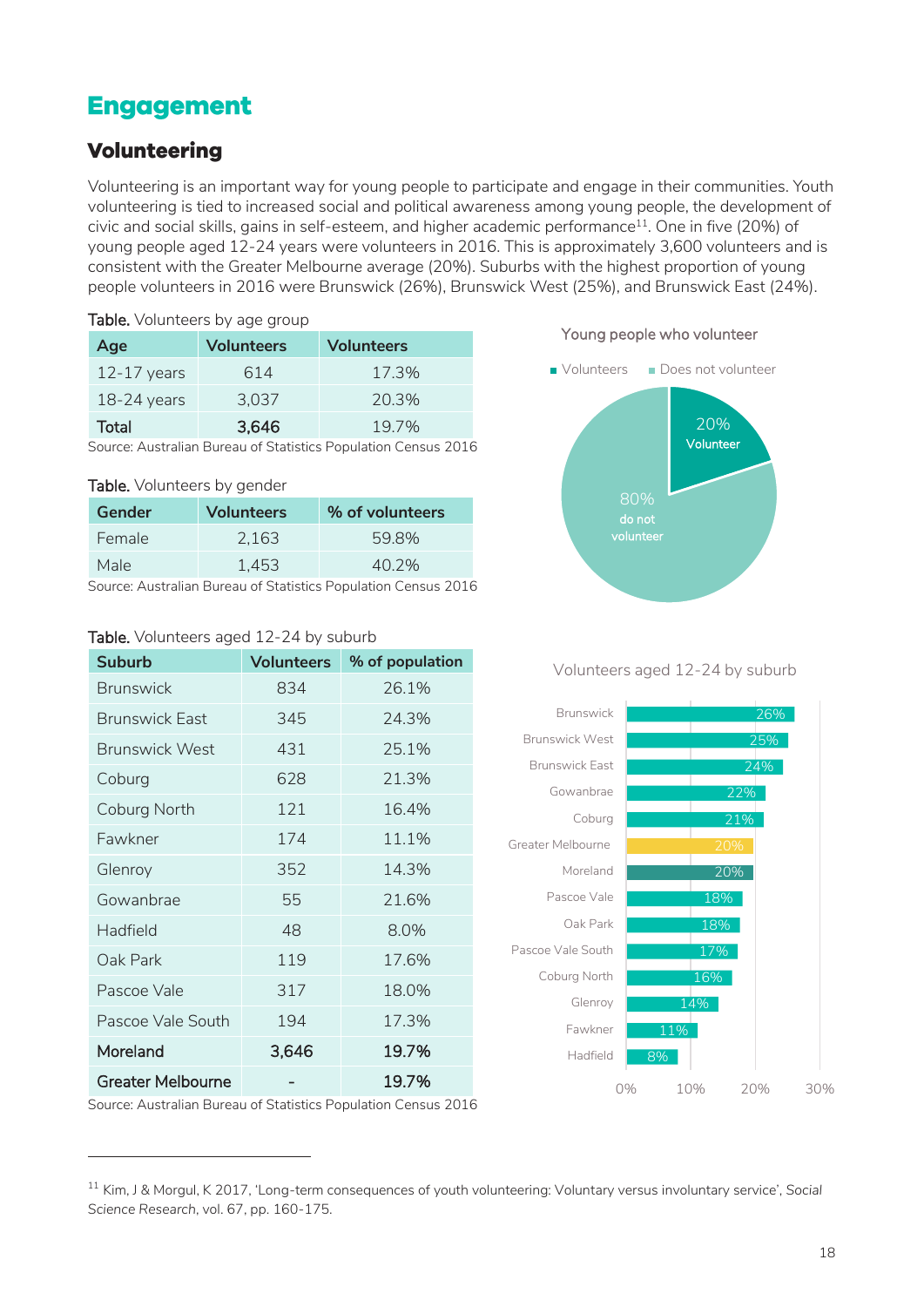## <span id="page-18-0"></span>**Youth disengagement**

**Engagement** refers to participation in employment and education. A person who is "fully engaged" is either employed full-time, a full-time student, or could be a part-time student who is also employed. A person who works or studies part-time only is considered "partially engaged", and a person who does not study and is not employed is disengaged. The Australian Research Alliance for Children & Youth notes that while engagement is often framed as an individual problem, structural factors play a significant part in the engagement and disengagement young people experience<sup>12</sup>. Access to education, employment opportunities, and better health are tied to lower instances of disengagement. A young person who is disengaged in school or work may be engaged with their family, peer group, or community.

In Moreland, 8.1% of young people aged 15-24 are disengaged, which is slightly higher than the Greater Melbourne average (7.5%). This translates to 1,626 young people who are neither working nor studying. Moreland suburbs with the highest level of disengagement are Hadfield (12.8%), Glenroy (11.7%), and Fawkner (11.6%).

| <b>Suburb</b>            | <b>Disengaged</b> |         | <b>Partially engaged</b> |         | <b>Fully engaged</b> |         |
|--------------------------|-------------------|---------|--------------------------|---------|----------------------|---------|
|                          | <b>Number</b>     | Percent | Number                   | Percent | <b>Number</b>        | Percent |
| <b>Brunswick</b>         | 209               | 6.0%    | 403                      | 11.7%   | 2,613                | 75.5%   |
| <b>Fast Brunswick</b>    | 72                | 4.4%    | 211                      | 13.0%   | 1,267                | 77.8%   |
| <b>West Brunswick</b>    | 141               | 7.7%    | 205                      | 11.2%   | 1,411                | 76.7%   |
| Coburg                   | 266               | 8.5%    | 388                      | 12.4%   | 2,377                | 75.8%   |
| Coburg North             | 74                | 9.7%    | 88                       | 11.5%   | 559                  | 72.6%   |
| Fawkner                  | 193               | 11.6%   | 162                      | 9.7%    | 1,220                | 73.4%   |
| Glenroy                  | 312               | 11.7%   | 287                      | 10.8%   | 1,877                | 70.5%   |
| Gowanbrae                | 11                | 3.9%    | 25                       | 9.0%    | 221                  | 79.2%   |
| Hadfield                 | 86                | 12.8%   | 67                       | 9.9%    | 508                  | 75.1%   |
| Oak Park                 | 49                | 6.9%    | 74                       | 10.3%   | 564                  | 78.4%   |
| Pascoe Vale              | 135               | 7.3%    | 206                      | 11.1%   | 1,429                | 76.6%   |
| Pascoe Vale South        | 88                | 7.4%    | 82                       | 6.9%    | 980                  | 81.5%   |
| Moreland                 | 1,626             | 8.1%    | 2,264                    | 9.9%    | 14,975               | 77.4%   |
| <b>Greater Melbourne</b> |                   | 7.5%    |                          | 9.7%    |                      | 77.9%   |

Table. Disengagement among young people aged 15-24 (2016)

Source: Australian Bureau of Statistics Population Census 2016

-

Youth disengagement in Moreland (2016)

|                      | Partially engaged<br>10% |
|----------------------|--------------------------|
| Fully engaged<br>77% | Disengaged<br>8%         |

<sup>&</sup>lt;sup>12</sup> Buns, J, Collin, P, Blanchard, M, De-Freitas, N & Lloyd, S 2008, 'Preventing Youth Disengagement and Promoting Engagement', *Australian Research Alliance for Children & Youth*, pp. 1-88.